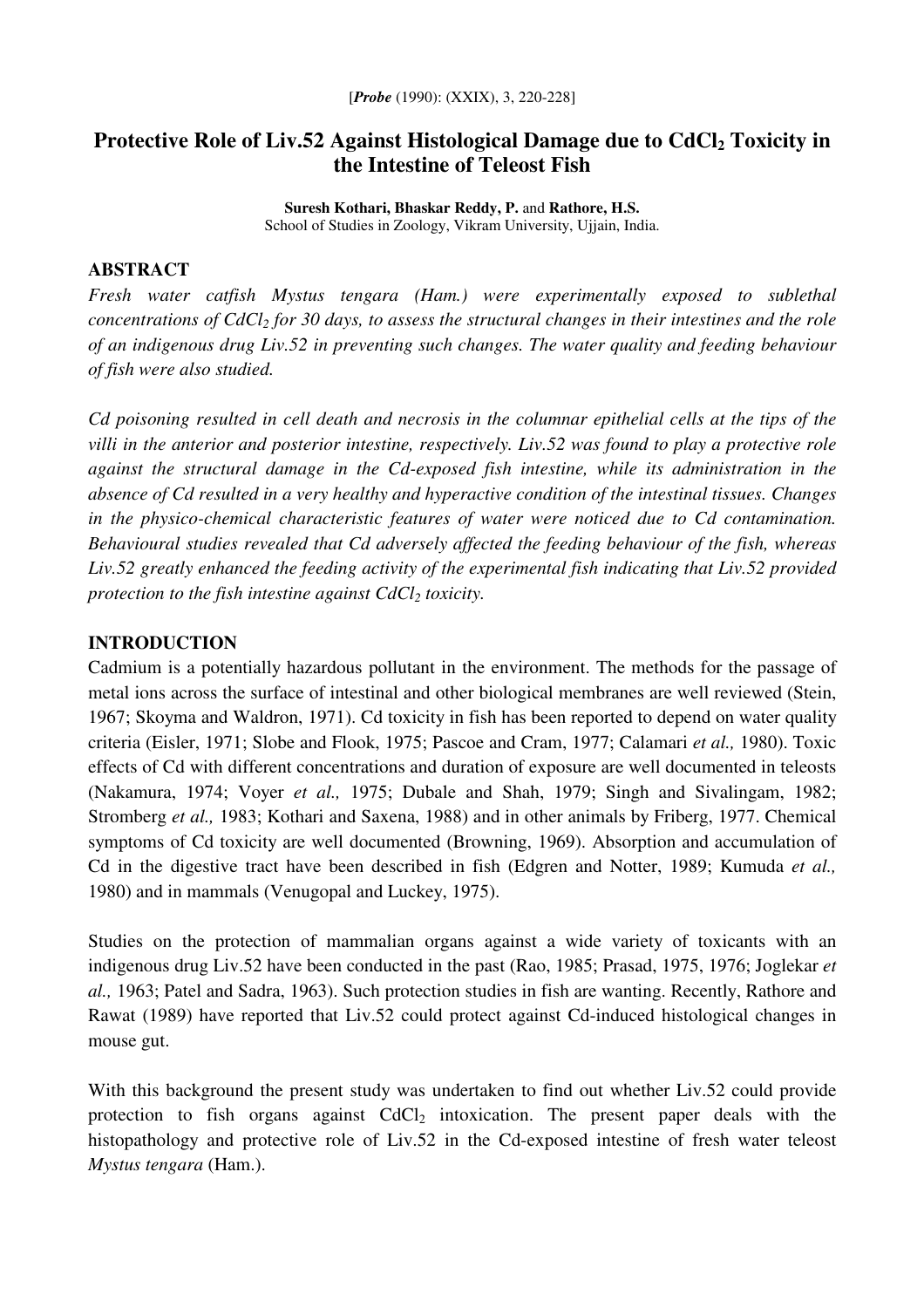# **MATERIALS AND METHODS**

Living and healthy specimens of *Mystus tengara* were collected from local fresh water sources and acclimatized to laboratory conditions for 7 days. The  $LD_{50}$  value (96 h) of CdCl<sub>2</sub> for this fish was determined to be 115 mg/l. The present investigation was carried out with 20 mg/l CdCl<sub>2</sub> for 30 days. No mortality occurred during this period.

For this experiment acclimatized fish were divided into 5 groups of 15 fish each and kept in glass aquariums each containing 10 litres of stored tap water. Fish in each aquarium were fed daily with dried and chopped prawns at the rate of 300 mg/day/aquarium. The food was mixed with liquid paraffin and formed into balls.

Protection by Liv.52 (The Himalaya Drug Company) against Cd toxicity was evaluated in this trial. The dose of Liv.52 was 7 mg/day/aquarium. It was mixed with the dry food and paraffin balls were prepared. Five groups of fish were maintained for this investigation as shown in Table 1.

| <b>Table 1:</b> Experimental groups (30 days' duration) |   |                                                                                                                    |  |  |  |  |  |  |
|---------------------------------------------------------|---|--------------------------------------------------------------------------------------------------------------------|--|--|--|--|--|--|
| Group I                                                 |   | Control group fed on normal food (No Cd or Liv.52)                                                                 |  |  |  |  |  |  |
| Group II                                                |   | Treated with Cd and fed on normal food (Cd)                                                                        |  |  |  |  |  |  |
| Group III                                               |   | Treated with Cd and fed on the food containing $Liv.52$ (Cd + $Liv.52$ )                                           |  |  |  |  |  |  |
| Group IV                                                | A | Fish treated with Cd for the first 15 days and fed on normal food (Cd)                                             |  |  |  |  |  |  |
|                                                         | B | For another 15 days fish were kept in Cd-free water and fed with food containing Liv.52 (Post<br>$Liv.52$ therapy) |  |  |  |  |  |  |
| Group V                                                 |   | Treated with Liv.52 only.                                                                                          |  |  |  |  |  |  |

The following studies were conducted:

- 1. *Water analysis*: Physico-chemical analysis was done for dissolved O<sub>2</sub>, hardness, alkalinity, chloride contents, pH and temperature. The analysis was done as described in 'Chemical analysis of fresh water' and 'Standard methods for analysis of water' (1975).
- 2. *Behavioural studies*: Swimming and feeding activities of fish were observed.
- 3. *Histopathology*: For histopathological studies paraffin sections of 6 micron thickness were cut and double stained with haemotoxylin and eosin. A comparison of the intestinal sections from different groups was made, using a light microscope for histopathological studies.

## **OBSERVATIONS**

## *Physico-chemical analysis of water*

In the five experimental groups, dissolved  $O_2$  in the water ranged between 5.2 to 6.8 mg/l, while hardness (as  $CaCO<sub>3</sub>$ ) and alkalinity were found ranging between 116 to 126 mg/l and 168 and 190 mg/l, respectively. Chloride contents in the water varied between 41.0-56.3 mg/l. Hydrogen ion concentration was found between 6.0 to 6.8, while the average temperature of the water during the experimental period was 18°C. The average values for these water parameters in the five experimental groups are given in Table 2.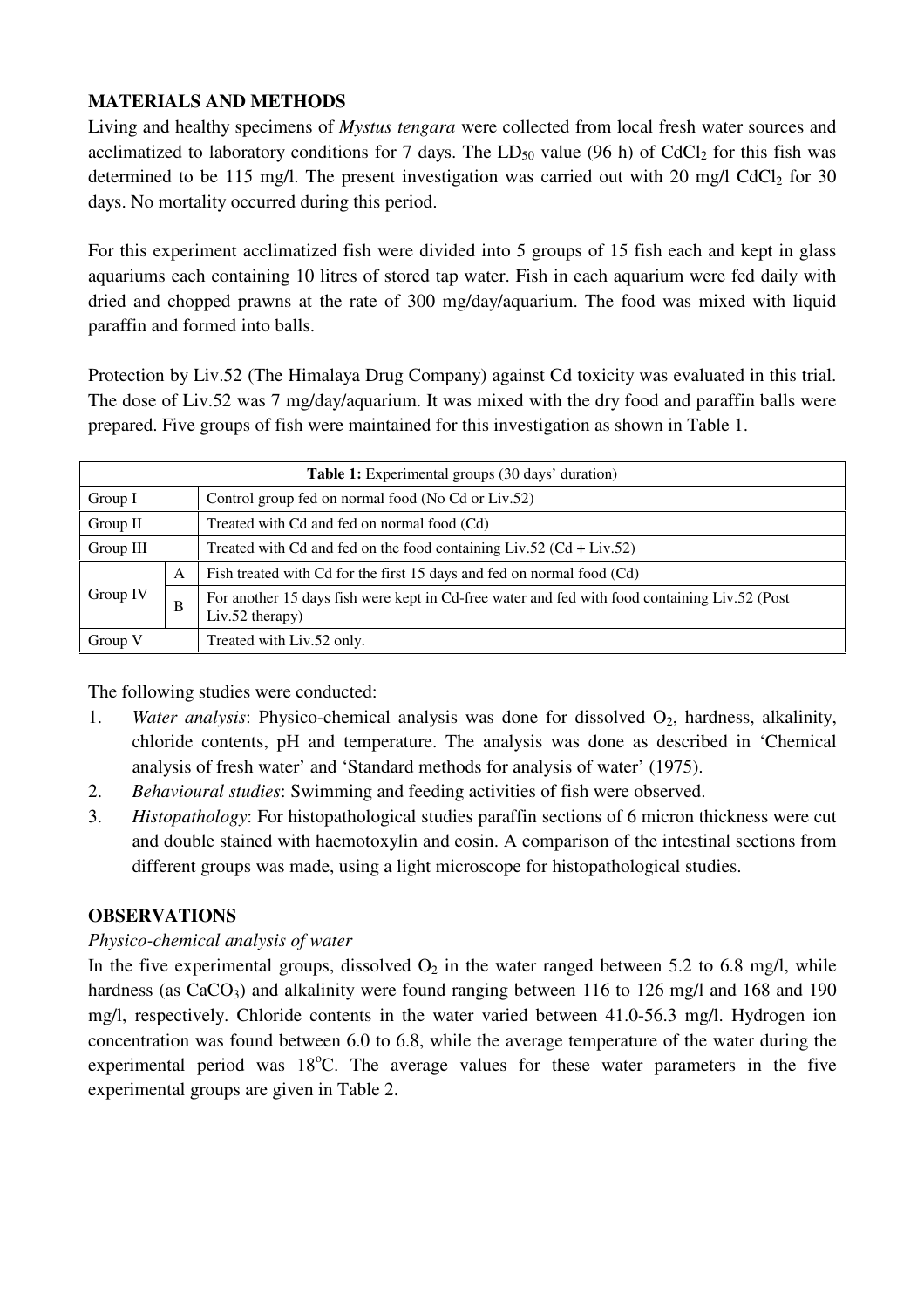| <b>Table 2:</b> Physico-chemical analysis of water in control and experimental groups (average values) |          |                      |                  |                              |                                   |                                    |  |  |
|--------------------------------------------------------------------------------------------------------|----------|----------------------|------------------|------------------------------|-----------------------------------|------------------------------------|--|--|
| Water parameters                                                                                       | Unit     | Group I<br>(Control) | Group II<br>(Cd) | Group III<br>$(Cd + Liv.52)$ | Group IV<br>$(Cd + Liv.52$ later) | Group V<br>$(Liv.52 \text{ only})$ |  |  |
| Dissolved $O2$                                                                                         | mg/l     | 6.8                  | 5.2              | 5.6                          | 5.6                               | 6.4                                |  |  |
| Hardness                                                                                               | mg/l     | 116                  | 126              | 124                          | 126                               | 120                                |  |  |
| Alkalinity                                                                                             | mg/l     | 168                  | 190              | 182                          | 186                               | 176                                |  |  |
| Chlorides                                                                                              | mg/l     | 41                   | 56.3             | 53.1                         | 53.1                              | 45.9                               |  |  |
| pH                                                                                                     |          | 6                    | 6.3              | 6.7                          | 6.8                               | 6.5                                |  |  |
| Temperature                                                                                            | $\Omega$ | 18                   | 18               | 18                           | 18                                | 18                                 |  |  |

## *Behavioural studies*

Behavioural studies indicated that the fish of Groups I (Control) and V (Liv.52 only) were active with normal swimming movements, while those of Groups II (Cd), III (Cd + Liv.52), and IV (A) (Cd first) were passive with retarded swimming movements. Animals of Group IV (B) (Liv.52 later) gradually attained normal swimming behaviour. Fish of Group I (Control) with normal appetite consumed the given food within 15 minutes, while those of Group II (Cd), III (Cd + Liv.52) and IV (Cd first + Liv.52 later) could not consume food even in 24 hours. On the contrary, animals of Group V (Liv.52 only), exhibited significant increase in appetite and consumed the provided food within just 5 minutes.

## *Histopathology*

The intestine of the fish was studied in both the anterior and posterior parts. A comparison of the intestinal sections from different groups was made to find out the histopathological effects of Cd and the role of Liv.52 against structural changes.

(a) *Anterior intestine*

*Group I* (Control) – Fish of this group exhibited normal structure of the intestine with long and tapering villi with tightly packed submucosal tissue (Fig. 1).

*Group II* (Cadmium) – Histology of the anterior intestine indicated broadening and flattening of the villi towards the tips. The area of each villus facing the lumen exhibited cell death, and the cells did not show distinct nuclei and cytoplasmic boundaries. Clear spaces were visualized towards the tips of the villi, due to shrinkage of submucosal tissue. The basement membrane was also found damaged and distorted (Fig. 2).

*Group III* (Cd + Liv.52) – Fish exposed to Cd were also administered Liv.52 along with food. Cd toxicity was found to be suppressed, as the degeneration was seen only in a few columnar cells. Broadening of the villi and shrinkage in the submucosa were not evident.

*Group IV* (Cd first and Liv.52 later) – In this group fish were first exposed to Cd for 15 days and then transferred to Cd-free water, and were administered Liv.52 with food for 15 days. The intestine of this group did not show any severe structural damage. However, distortion of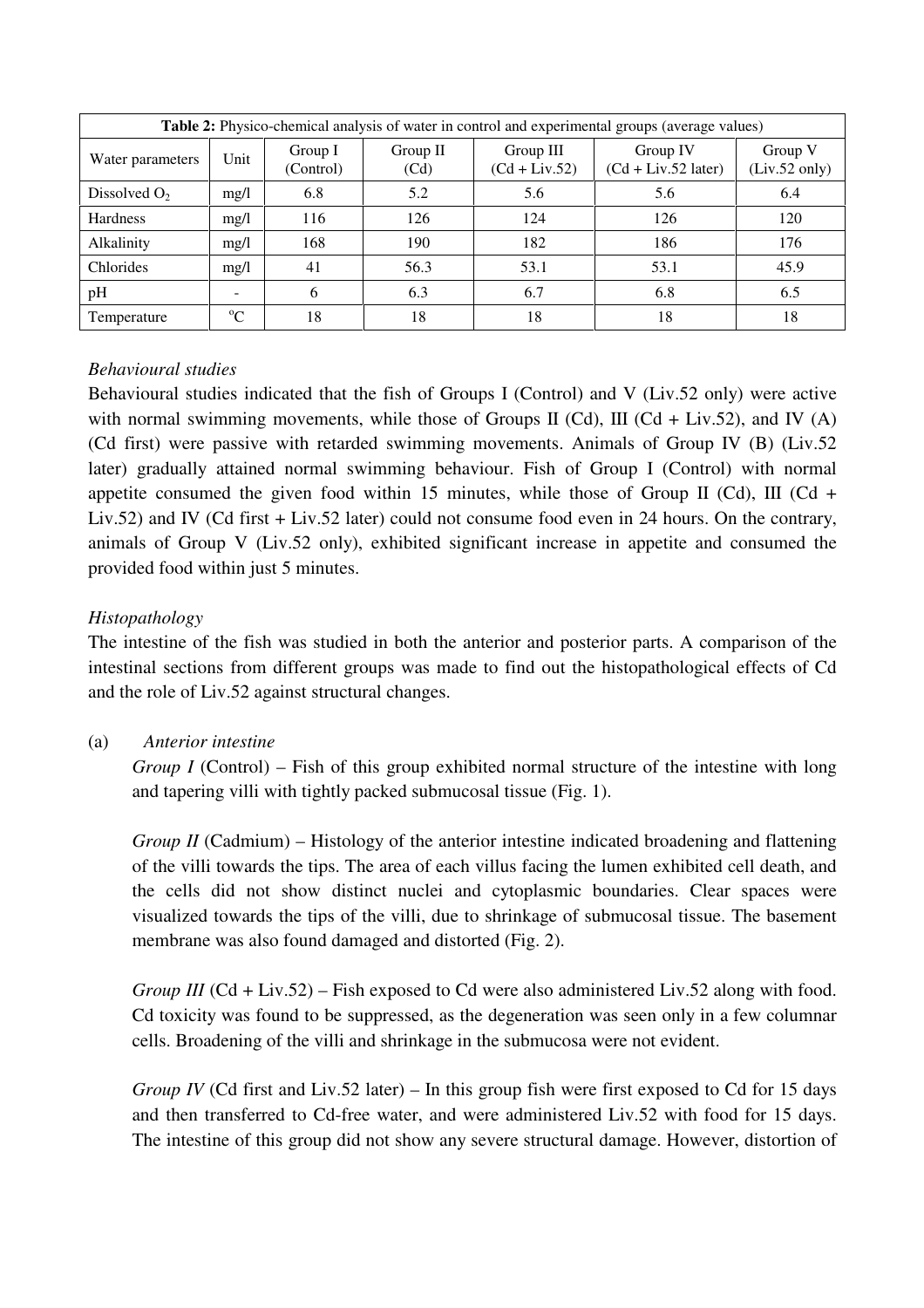the basement membrane and slight shrinkage of the submucosa at the tips of the villi as a result of Cd poisoning were still evident (Fig. 3).

*Group V* (Liv.52 only) – In this group, the fish were given Liv.52 along with food. Histology of the intestine showed hyperactivity of the cells in the villi (elongated), which were found to be very well developed and healthy, and resulted in a reduction of the lumen (Fig. 4).



**Fig. 1:** Section showing histology of the anterior intestine of control fish (x 200).



**Fig. 3:** Section of anterior intestine of Cd and drugadministered fish (15 days each), showing slightly degenerated basement membrane with narrow normal tips (x 200).

## **ANTERIOR INTESTINE**



**Fig. 2:** Section of anterior intestine of Cd-exposed fish showing cell death in the columnar cells, distortion of basement membrane and shrinkage in the submucosa at the tip of the villi (x 200).



**Fig. 4:** Section of anterior intestine of Liv.52 administered fish showing hyperactivity of columnar cells with elongated villi (x 200).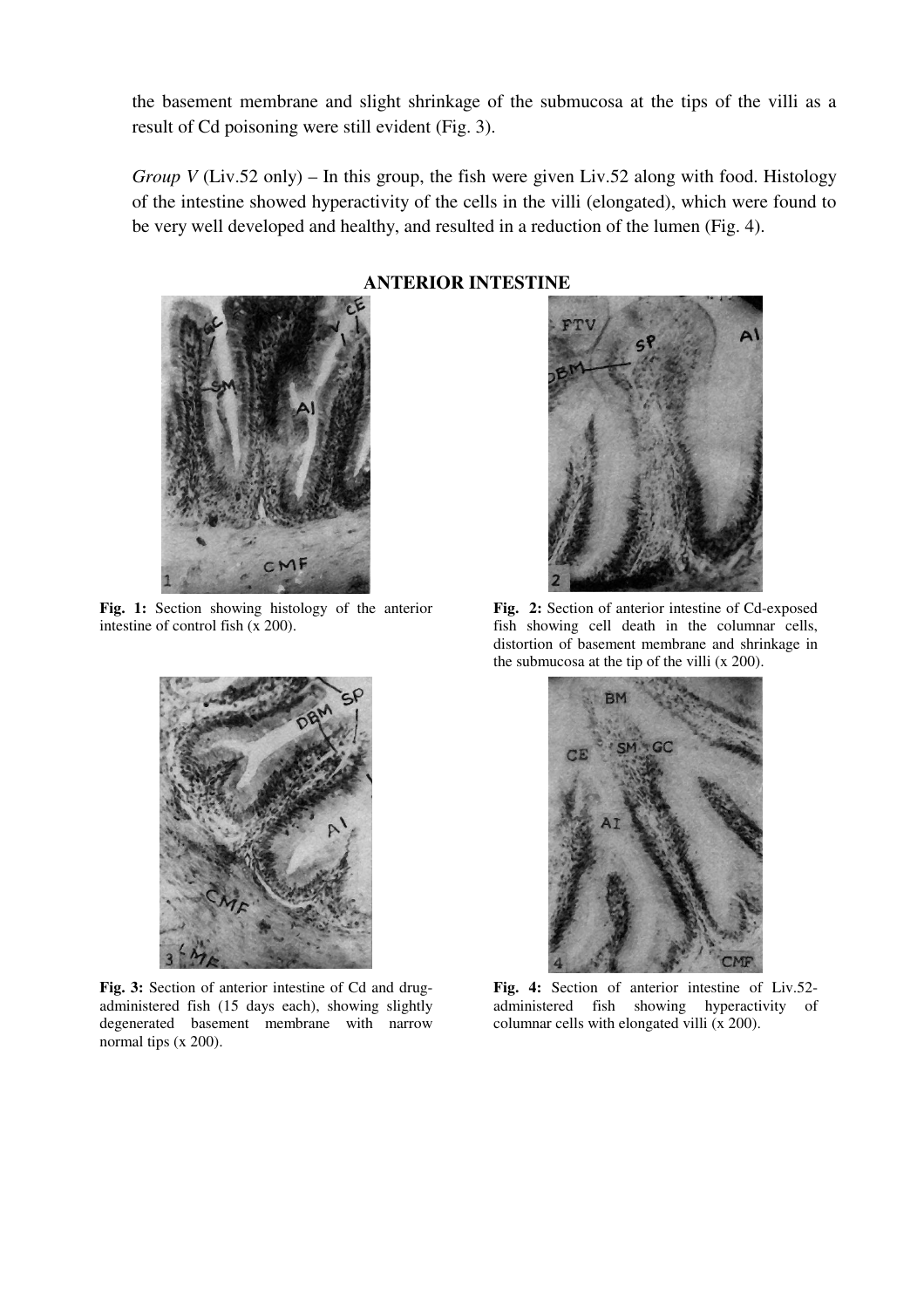#### *(b) Posterior intestine*

*Group I* (Control) – In the posterior intestine the musculature was thinner and the villi less tall than in the anterior intestine.

*Group II* (Cadmium) – Histology in fish following Cd exposure revealed that the height of the villi was significantly lower than in the controls. Most of the villi exhibited necrosis at the tips (Fig. 5).

*Group III* (Cd + Liv.52) – When fish were exposed to Cd and also given the drug along with food, their posterior intestine exhibited hyperactivity of cells in the villi. The villi were comparatively taller than those observed in Group II animals. No pathological changes were noticed (Fig. 6).

*Group IV* (Cd first and Liv.52 later) – In the intestine of these fish, the villi were longer and thinner compared to Group II, and revealed a structure similar to that observed in Group III animals. However, degeneration was evident at the apex of the villi.

*Group V* (Liv.52 only) – Liv.52 therapy in the absence of Cd exhibited hyperactivity of the cells in the intestinal villi causing their enlargement, which in turn resulted in the congestion of the lumen (Fig. 7).



**Fig. 5:** Section of posterior intestine of Cd-treated (Group II) fish indicating shortening of the villi and necrosis at their tips (x 200).



**Fig. 7:** Section of posterior intestine of Group V (Liv.52 only) fish showing elongated and tapering villi with reduced lumen (x 200).



**Fig. 6:** Section of posterior intestine of Group III (Cd + Liv.52) fish showing hyperactivity of villi cells. No pathological symptoms visible (x 200).

*Key to abbreviations appearing in Figs. 1-7*

- AI Anterior intestine
	-
- BM Basement membrane<br>CE Columnar epithelium – Columnar epithelium
- CMF Circular muscle fibres
- FTV Flattened tip of villi
- DBM Degenerating basement membrane
- GC Goblet cell
- LMF Longitudinal muscle fibres
- LU Lumen
- MF Muscle fibres
- SM Submucosa
- SP Space
- $PI$  Posterior intestine<br>V Villi
	- $-$  Villi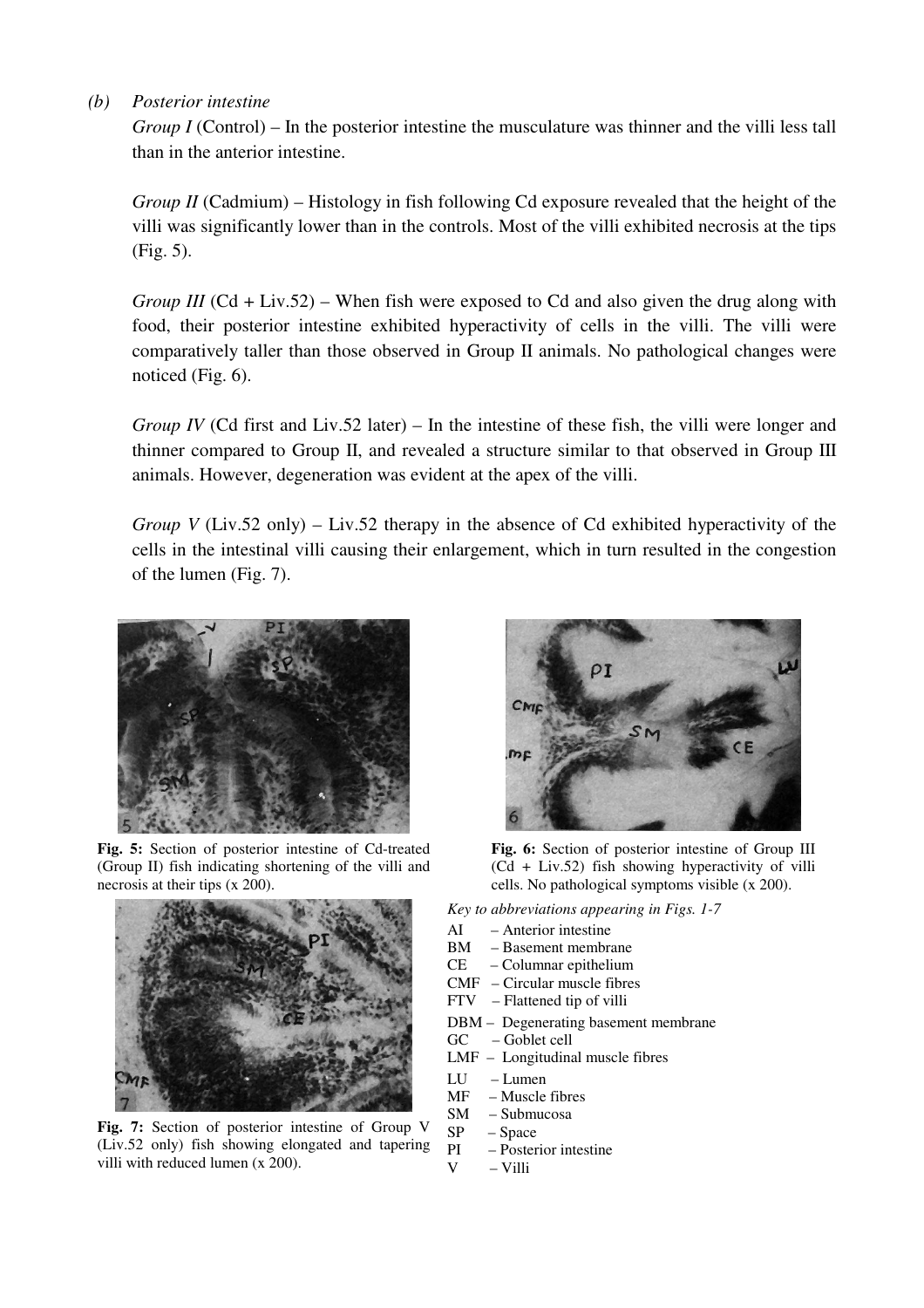### **DISCUSSION**

Eisler (1971) pointed out that salinity reduces Cd toxicity, whereas Carroll *et al.,* (1979) and Calamari *et al.,* (1980) concluded that hardness of water plays an important role in determining Cd toxicity in fish. During the present investigation hardness, alkalinity and chloride contents were found to increase the toxicity of the Cd-contaminated water (Groups II, III and IV).

Enhanced locomotor activity in *Lepomis macrochirus* (Ellegard *et al.,* 1978) and passiveness, poor appetite and unco-ordinated swimming movements in zebra fish *Brachydanio rerio* (Karlson-Norrgren *et al.,* 1985) have been reported due to Cd poisoning. During this investigation behavioural responses of *M. tengara* to Cd were quite similar to those found in zebra fish. It is already known that Liv.52 increases the appetite in mammals. A similar effect of the drug was seen in fish during the present investigation.

Structural damage due to Cd toxicity in fish testes (Sangalang and Freeman, 1974) and gills (Voyer, 1975; Karlson-Norrgren, 1985; Kothari and Saxena, 1988) has been reported. Retarded bone growth due to Cd poisoning has been shown in *Trilobodon fry* (Nakamura, 1976). During the present investigation, necrosis leading to cell death in the columnar epithelial cells at the tips of the villi in the anterior intestine, and necrosis and shortening of villi in the posterior intestine, were evidently seen in *M. tengara* due to Cd toxicity. More or less similar histological changes in fish intestine due to lead (Sastri and Gupta, 1978) and Cd (Stromberg *et al.,* 1983) poisoning have been reported.

Investigations conducted in the past revealed that Liv.52 provided protection against a wide variety of poisons to mammalian liver (Prasad, 1976, 1980), adrenals (Majumdar and Kulkarni, 1977) and intestinal villi in human jejunum (Tripathi *et al.,* 1977). Findings in fish *M. tengara* also indicated that degenerative changes were less when Cd was mixed with Liv.52 (Group III) and in post Liv.52 therapy (Group IV) animals. An increase in the height of the intestinal villi in *M. tengara* increased its absorptive surface area, which ultimately resulted in more efficient food utilization. This may also be confirmed from the increased appetite in Group V ( Liv.52 only) fish. An increase in food consumption and more efficient food utilization in laboratory animals due to Liv.52 is already known (Srinivasan and Balwani, 1968).

This study indicates that Cd poisoning brings about changes in the water quality and fish behaviour, and also decreases the food consumption by fish. Besides, Cd also causes structural damage in the fish intestine. It is also demonstrated that Liv.52 provided protection against the degenerative action of Cd and increased the absorptive surface resulting in better food utilization in *M. tengara.*

## **REFERENCES**

- 1. Browning, E., Toxicity of Industrial Metals,  $2^{nd}$  ed., Butterworth & Co., London (1969).
- 2. Calamari, D., Marchetti, R. and Vailati, G., Influence of water hardness on cadmium toxicity on *Salmo giardneri*. *Richardson Water Research* (1980) : 14, 1421.
- *3.* Carroll, J.J., Ellis, S.J. and Oliver, W.S., Influence of hardness constituents on the acute toxicity of cadmium to brook trout (*Salvelinus fontainalis*). *Bull. Enviorn. Contamin. Toxicol.*  $(1979): 22, 575.$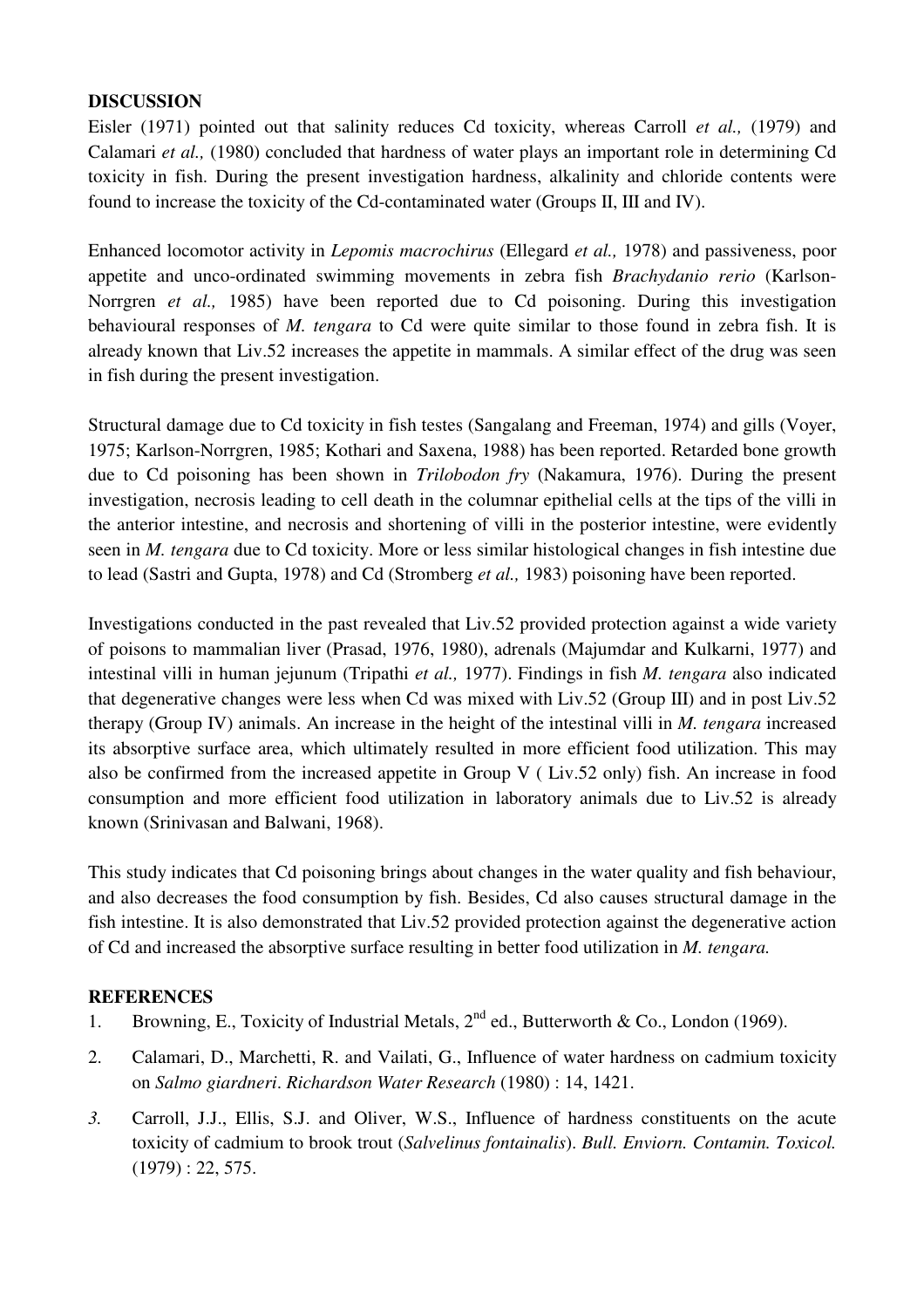- *4.* Cross, C.E., Ibrahim, A.B., Ahmed, M. and Mustafa, M.G., Effect of Cd ion on respiration and ATPase activity of the pulmonary alveolar macrophages : a model for the environmental interference with pulmonary cell function. *Environ. Res.* (1970) : 3, 512.
- 5. Dubale, M.S. and Shah, P., Toxic effects of cadmium nitrate on liver of *Channa punctatus. Experntia*. (1979) : 35, 643.
- 6. Edgren, M. and Notter, M., Cadmium uptake by fingerlings of perch (*Perca fluviatilis*) studied by Cd – 115m at two different temperatures. *Bull. Environ. Contamin. Toxicol.* (1980) : 24, 647.
- 7. Eisler, R., Cadmium poisoning in *Fundulus heteroclitus* and other marine organisms. *J. Fish. Res. Bd. Can.* 28, 1225.
- 8. Ellegard, E.G., Tusa, J.E. and Malizia, A.A., Locomotor activity of the blue gill *Lepomis macrochirus,* Hyperactivity induced by sublethal concentrations of Cd, Cr and Zn. *J. Fish. Biol.* (1978) : 12, 19.
- 9. Friberg, L., Piscator, M. and Nordberg, G., Cd in the environment. Chemical Rubber Co., Press, Cleveland (1971).
- 10. Joglekar, G.V., Chitale, G.K. and Balwani, J.H., Protection by indigenous drugs against hepatotoxic effects of carbon tetrachloride in mice. *Acta. Pharmacol. et. Toxicol.* (1963) : 20, 73.
- 11. Karlson-Norrgren, L., Runn, P., Haux, c. and Forlin, L., Cadmium-induced changes in gill morphology of zebra fish *Brachydanio rerio* (Hamilton-Buchaman) and rainbow trout *Salmo giardneri,* Richardson. *J. Fish. Biol.* (1985) : 27, 81.
- 12. Kothari, S. and Saxena, G., Histological and histochemical studies on the gill of *Puntius sophore* (Ham.) exposed to CdCl<sub>2</sub>. *J. Hydrobiol.* 4, (In press).
- 13. Kumada, H., Kimura, S. and Vokote, M., Accumulation and biological effects of cadmium in rainbow trout. *Bull. Jap. Soc. Scient. Fish.* (1975) : 46(1), 97.
- 14. Lipkan, G.N., The effect of unithoil on the enzymatic activity of myosin and myosinoid proteins and the content of sulfhydryl groups in the presence of metals reacting with thiols. *Formakol. Tokrikol. Respub. Mezhvedom.* S.B. (1970) : 5, 191.
- 15. Majumdar, S.M. and Kulkarni, R.D., Paracetamol-induced hepatotoxicity and the protective effect of Liv.52. *Probe* (1978) : 2, 110.
- 16. Nakamura, M., Experimental studies on the accumulation of cadmium in fish body (*Trilobodon*). *Jap. Jour. Public Health* (1976) : 21, 32.
- 17. Pascoe, D. and Cram, P., The effects of parasitism on the toxicity of cadmium to the threespined stickle back, *Gasterosteus acculeatus, Med., J. Fish. Biol.* (1977) : 10, 467.
- 18. Patel, J.R. and Sadre, N.L., Effect of Liv.52 on structural and functional damage caused by some hepatotoxic agents. *Probe* (1963) : 10, 19.
- 19. Prasad, G.C., Effect of Liv.52 on the liver *in vitro*. *J. Res. Ind. Med.* (1975) : 4, 15.